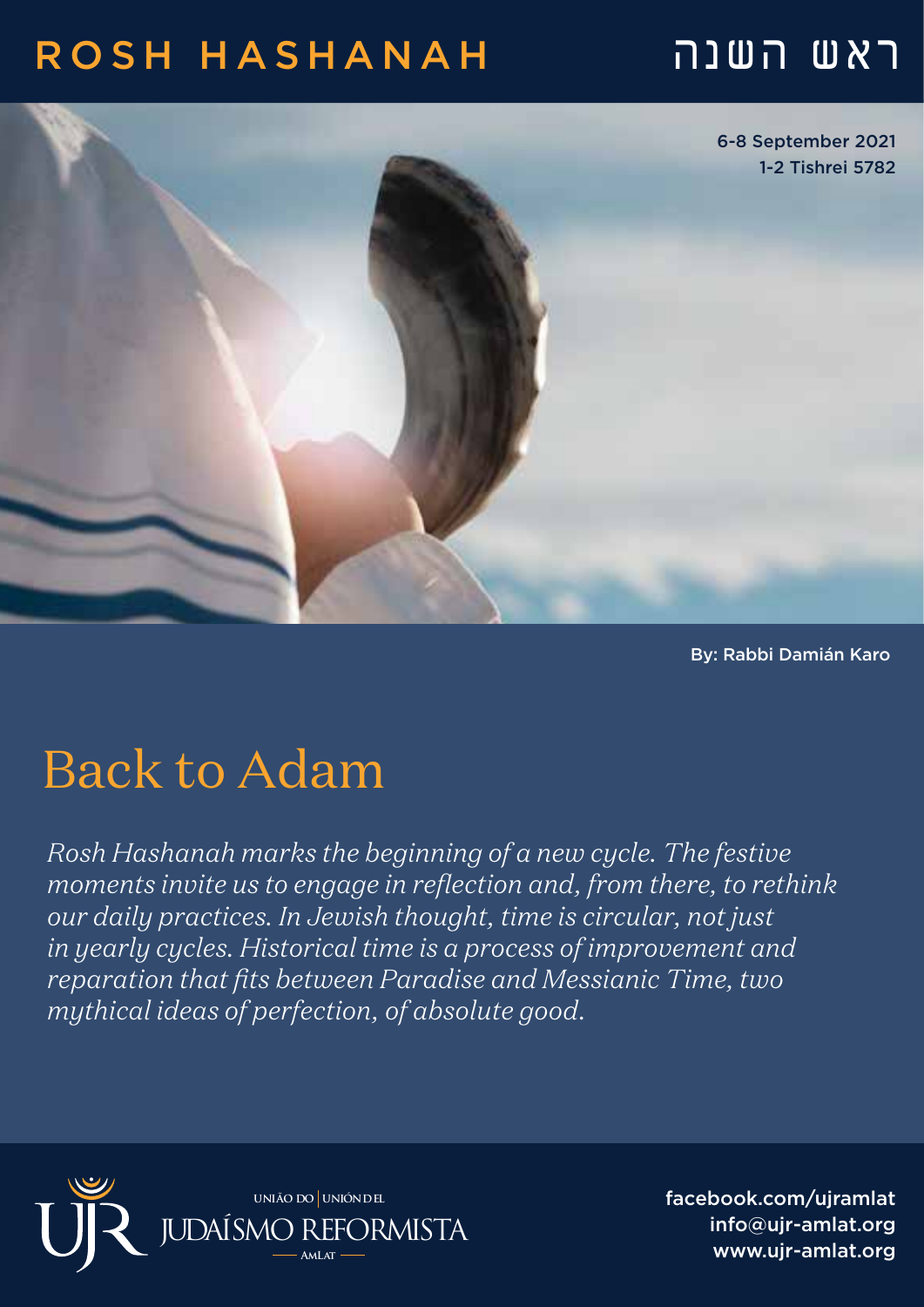

*From this conception, the human being is launched into an imperfect existence, which moves between these two extremes. Stemming from biblical myths, we symbolically associate the beginning of a new year with the creation of Adam, the first human being. Let us study some interpretations of this story.*

*Adam was created as unique with earth and divine breath. What do we learn from God's story by creating a single human being and then dividing it? And, what can we learn from the earth with which Adam was created?*

*The Mishnah (Sanhedrin 4:5) interprets that Adam was created as unique to teach us that whoever takes, or maintains, a person's life is regarded as one who destroys or sustains the entire world. In addition, it compares: the person, when minting coins, does it from a stamp and they all look alike. Instead - the Mishnah clarifies - God created every human being with the seal of Adam and yet none looks like him. That is why each of us must say: the world was created for me.*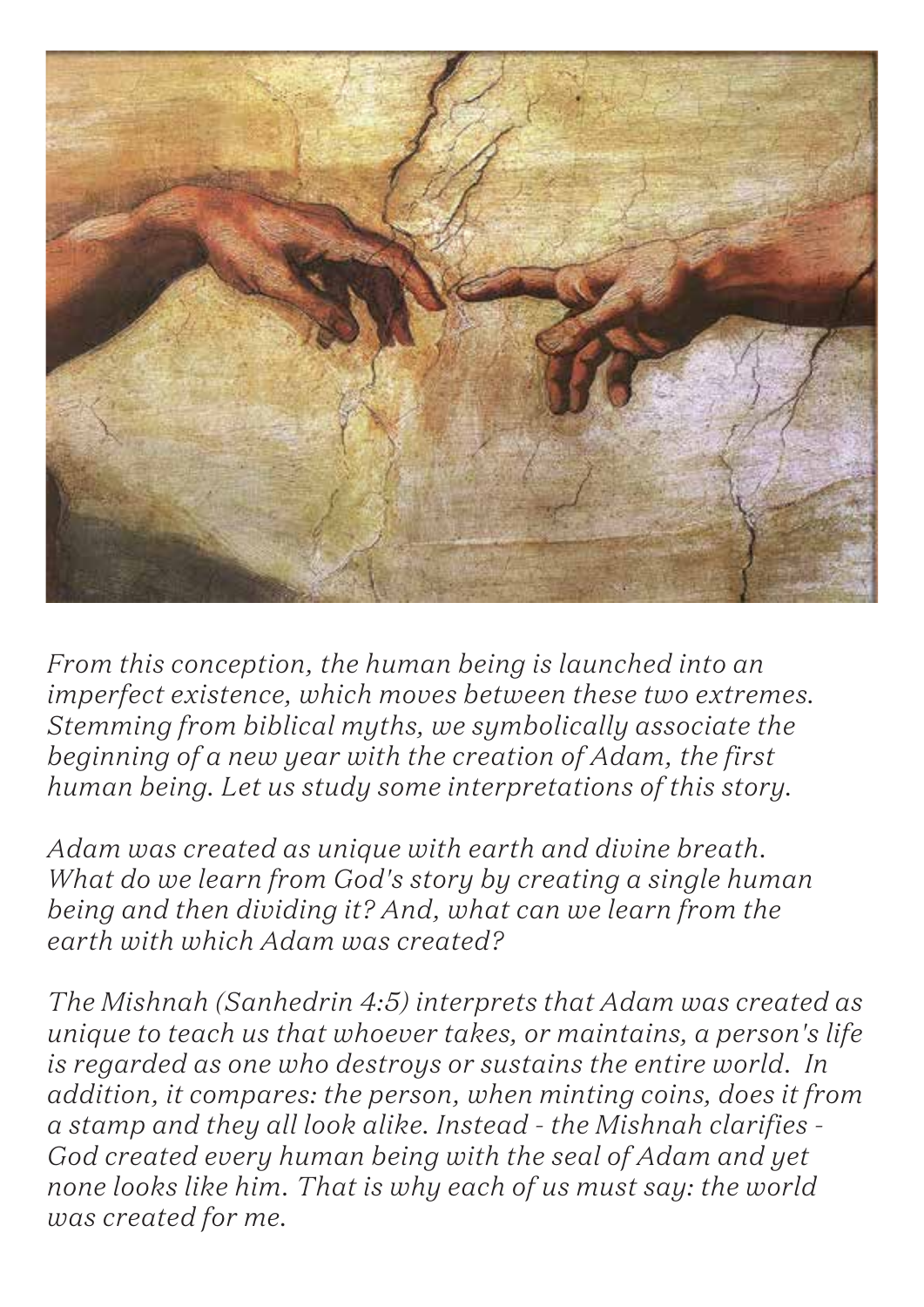*We learn from this text that people are all equal in value and importance and, at the same time, as works of the divine and miraculous, we are all different.*

*According to Rabbi Meir (Sanhedrin 38a), Adam was created with the earth from all over the world and as such, there is a relationship between our body and the entire planet. In another interpretation, the Midrash Rabbah (Bereshit 14:8) says that God created Adam with the earth taken "from the very place from which he will atone for his errors." It is interesting to remember that vowels are not written in Hebrew and that written letters form related word families.* 



*The "place from which he will atone for his errors" refers to the altar where offerings (KoRBaN) are brought (KaRoB). We see a relationship between the body and the possibility of approximation, of returning the error, of reparation.*

*The Talmud (Berachot 58a), tells that Ben Zoma used to say: "How much effort Adam must have made to get bread to eat! He plowed, sowed, harvested, collected, threshed, spread, separated, ground, sifted, kneaded, baked and then ate. I get up and see everything done in front of me".*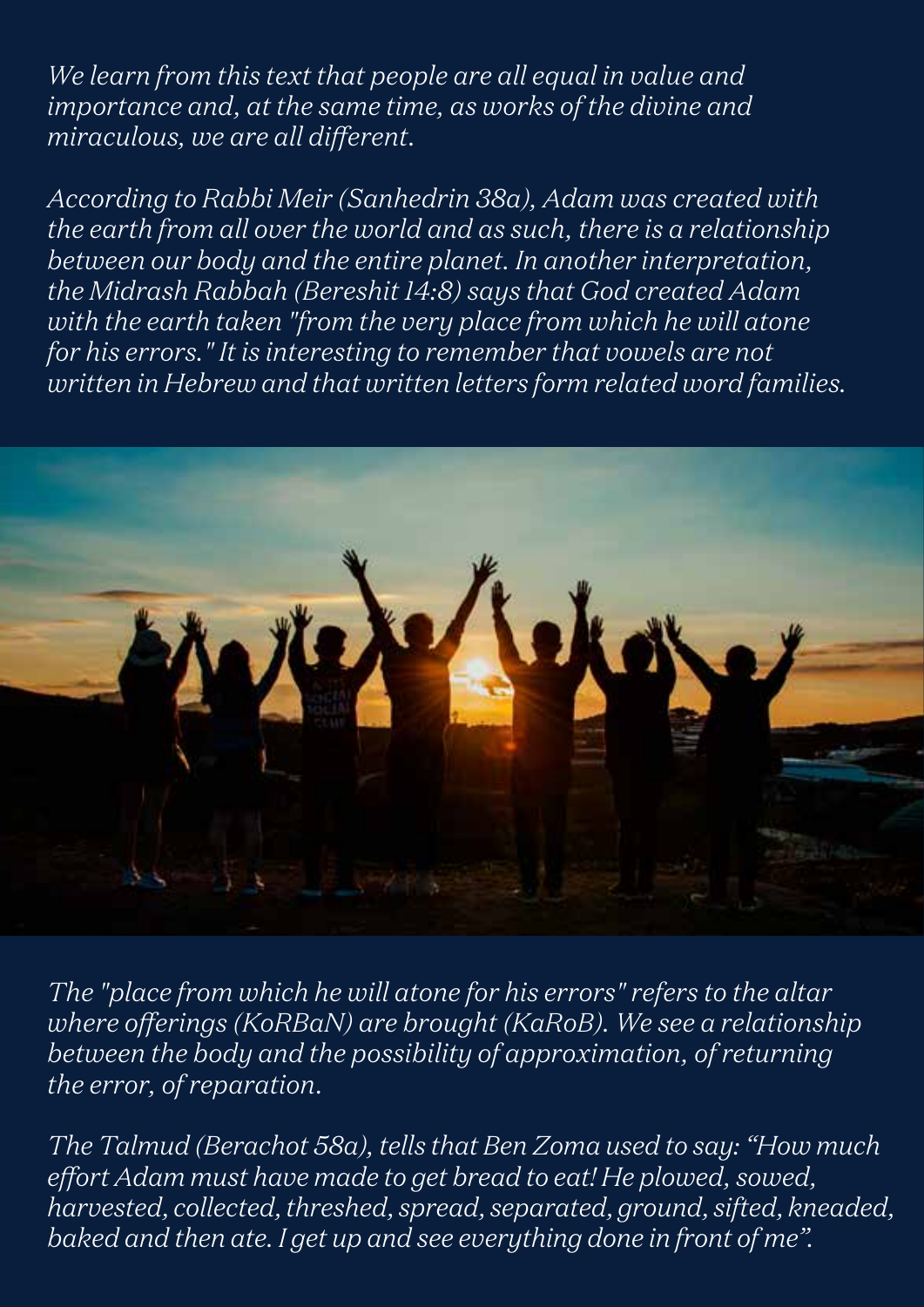

*We are one in Adam, but different. Diversity allows us to survive. As Ben Zoma says: without the others, alone like the original Adam, we could not even meet our basic needs. Furthermore, without a proper connection to the planet, the body, and at the same time the host, we would not be able to remain alive either. We are guests of a world that gives us life and we should be grateful.*

*Our teachers teach us that although we differ in our bodies, voices, faces, thoughts and opinions, we are one in mythical Adam. That everyone's life is sacred in equal measure and that we should not make any differences. That we need each other, that we complement each other and that we are responsible for one another and for the planet. That we are not the owners of the world, but rather guests and guardians. That we can make mistakes and that taking responsibility implies acknowledging our mistakes with humility, reaching out and repairing humanity and the planet.*